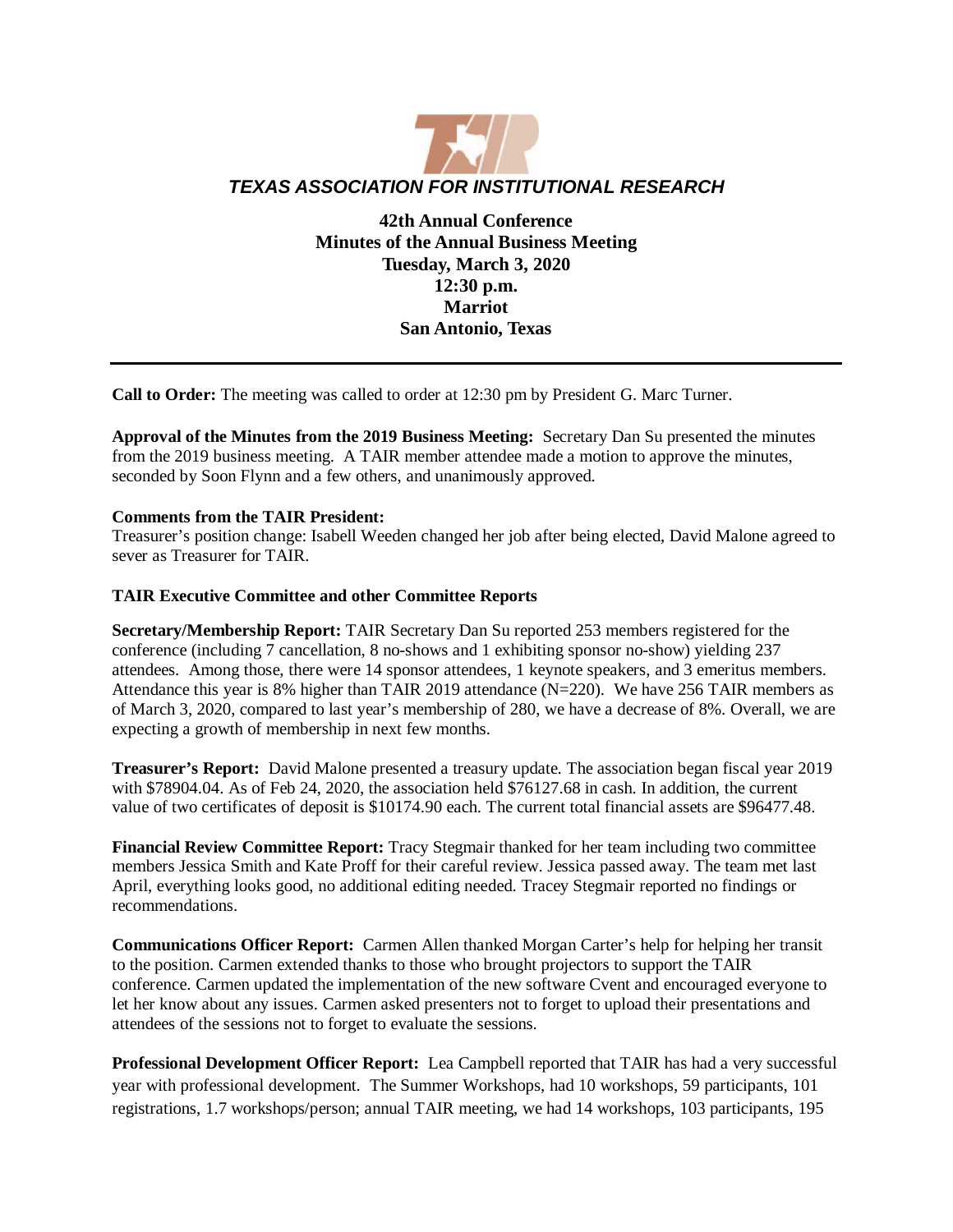registrations, 1.95 workshops/person. These workshops generated a total of \$22,200 revenue. To date, TAIR has awarded 67 level 1 certificates, 21 level 2 certificates, and 4 level 3 certificates, 92 certificates, 1193 workshop registration.

This year marks the 5<sup>th</sup> anniversary of the Professional Development certificate program.

# **Strategic Plan:**

Marc thanked Paul Turcotte's hard work on TAIR Strategic Plan last year. Marc also thanked the platinum sponsors SAS, Campuslabs. Thanks to Amanda Moske for reaching out to sponsors.

Goal 1 –Advance institutional research proficiency

Outreach measure: present at regional and national conferences:

80 respondents, 34 attending at least one other state professional conferences, with 2 members attending more than 3; 24 attending regional conferences; 36 attending national or international conferences, of those 14 state presentations, 5 regional presentations, and 12 national/international presentations. Reps from State/Federal Agencies presenting to TAIR or providing resource materials: 1 workshop from THECB, 1 from IPEDS/AIR, and regular legislature update.

Goal 2- Develop a vital, diverse and engaged membership

Word on tracking member retention and longevity (need for member database) Institution representation: 96:115, but still below our peak a few years ago of 130. Member participation: please stand.

Goal 3- Improve communications and visibility

Expansion and promotion of our LinkedIn group (goal 300 group members)

Ideas discussed with past presidents to begin providing more content on a t least a monthly basis starting soon.

### **Vice President:**

David Brown encouraged everyone to participate in the vendor affair at 3 pm with food and beverages provided; and attend the reception at 5:30 outside on the patio, drinks and food available.

**Election Results:** Vice President David Brown announced the TAIR 2019 election results as follows with winners beginning their roles on April 1:

#### **Nominating Committee:**

- Kristina Beltran
- Meghan Kajihara

#### **Vice President/President Elect**- Dan Su

**Secretary**-Lillian Marshall

#### **Professional Development Officer-** Bonnie Hurford